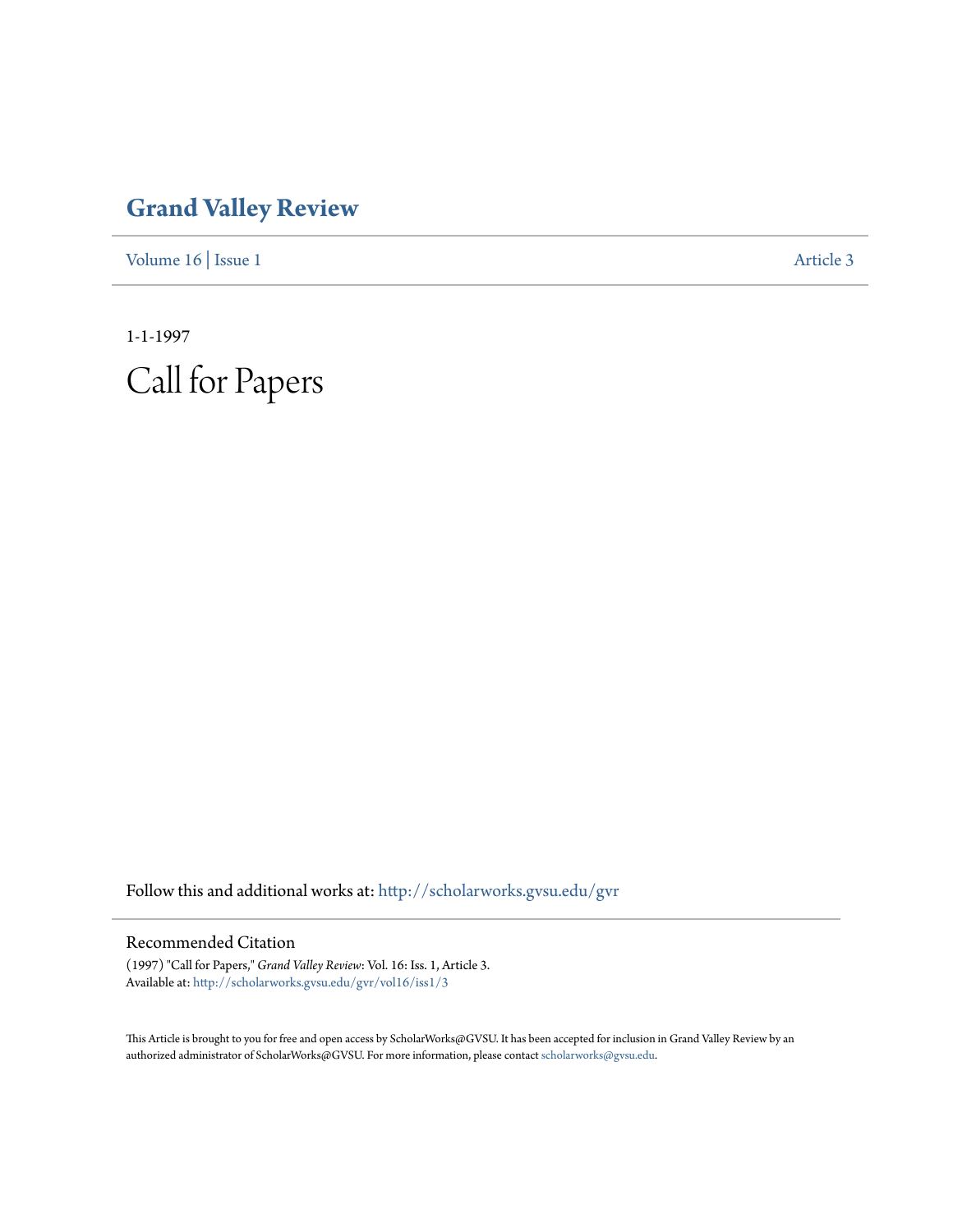## **CALL FOR PAPERS**

We invite you to contribute to the next issue (fall, 1997) by responding to several possibilities for single topics: arts on campus, academic collaboration, or international travel. We also very much welcome poetry, fiction, personal essays, and art. Send both hard copy and a diskette (preferably in Microsoft Word) to the Editor, 164 Lake Huron Hall. Deadline is Monday, September 15, 1997.